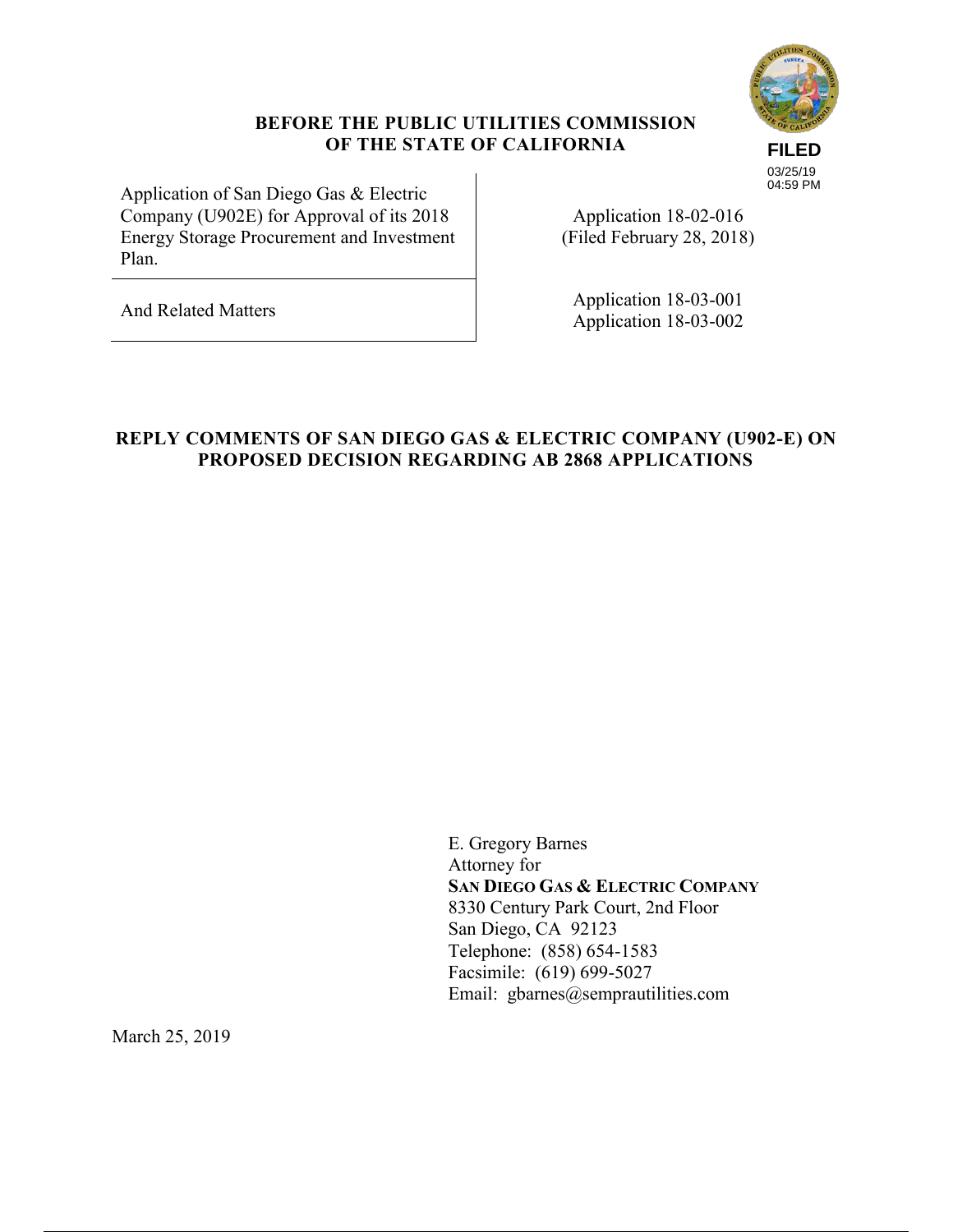### **TABLE OF CONTENTS (subject index per Rule 14.3(b))**

| $\mathbf{I}$ . | COMMENTS CONFLATE AB 2868 INVESTMENTS WITH AB 2514                                                                        |
|----------------|---------------------------------------------------------------------------------------------------------------------------|
| II.            | COMMENTS IGNORE COMMUNITY AND INDUSTRY SUPPORT FOR, AND                                                                   |
| III.           | THE RECORD SUPPORTS APPROVING SDG&E's APPLICATION NOW, BUT<br>CESA's LIMITED REOPENING IS AN ALTERNATIVE PATH FORWARD FOR |
|                | IV. THE PROPOSED RESILIENCY USE CASE REQUIRES UTILITY OWNERSHIP 4                                                         |
|                |                                                                                                                           |

## **TABLE OF AUTHORITIES**

**Page(s)**

## **STATUTES AND LEGISLATION**

## **CALIFORNIA PUBLIC UTILITIES COMMISSION DECISIONS**

#### **OTHER AUTHORITIES**

| CESA, Comments on the September 14, 2017 AB 2868 Implementation |
|-----------------------------------------------------------------|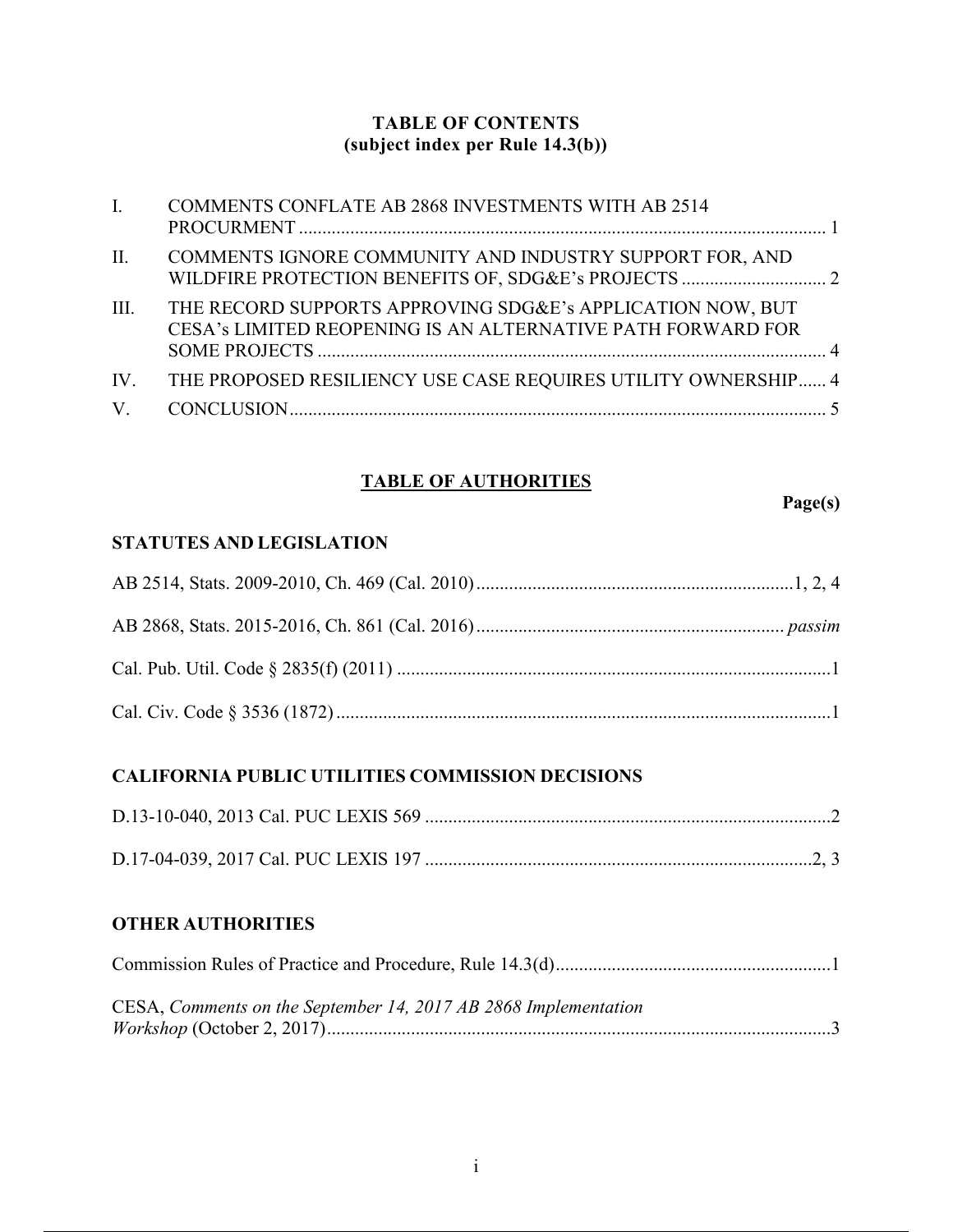## **FORM OF CITATION TO PARTY COMMENTS**

Citations to party comments are as follows: [party abbreviation] comments at [page number(s)].

| <b>Acronym/Abbreviation</b> | <b>Definition</b>                  |
|-----------------------------|------------------------------------|
| AB                          | Assembly Bill                      |
| <b>CESA</b>                 | California Energy Storage Alliance |
| CoL                         | Conclusion of Law                  |
| D.                          | Decision                           |
| Fluence                     | Fluence Energy, LLC                |
| LS Power                    | LS Power Development, LLC          |
| <b>MW</b>                   | Megawatt                           |
| <b>OIR</b>                  | Order Instituting Rulemaking       |
| Ordering paragraph          | <b>OP</b>                          |
| <b>PD</b>                   | Proposed Decision                  |
| <b>RA</b>                   | <b>Resource Adequacy</b>           |
| <b>SCE</b>                  | Southern California Edison Company |
| SDG&E                       | San Diego Gas & Electric Company   |
| Tesla                       | Tesla, Inc.                        |

## **TABLE OF ACRONYMS AND ABBREVIATIONS**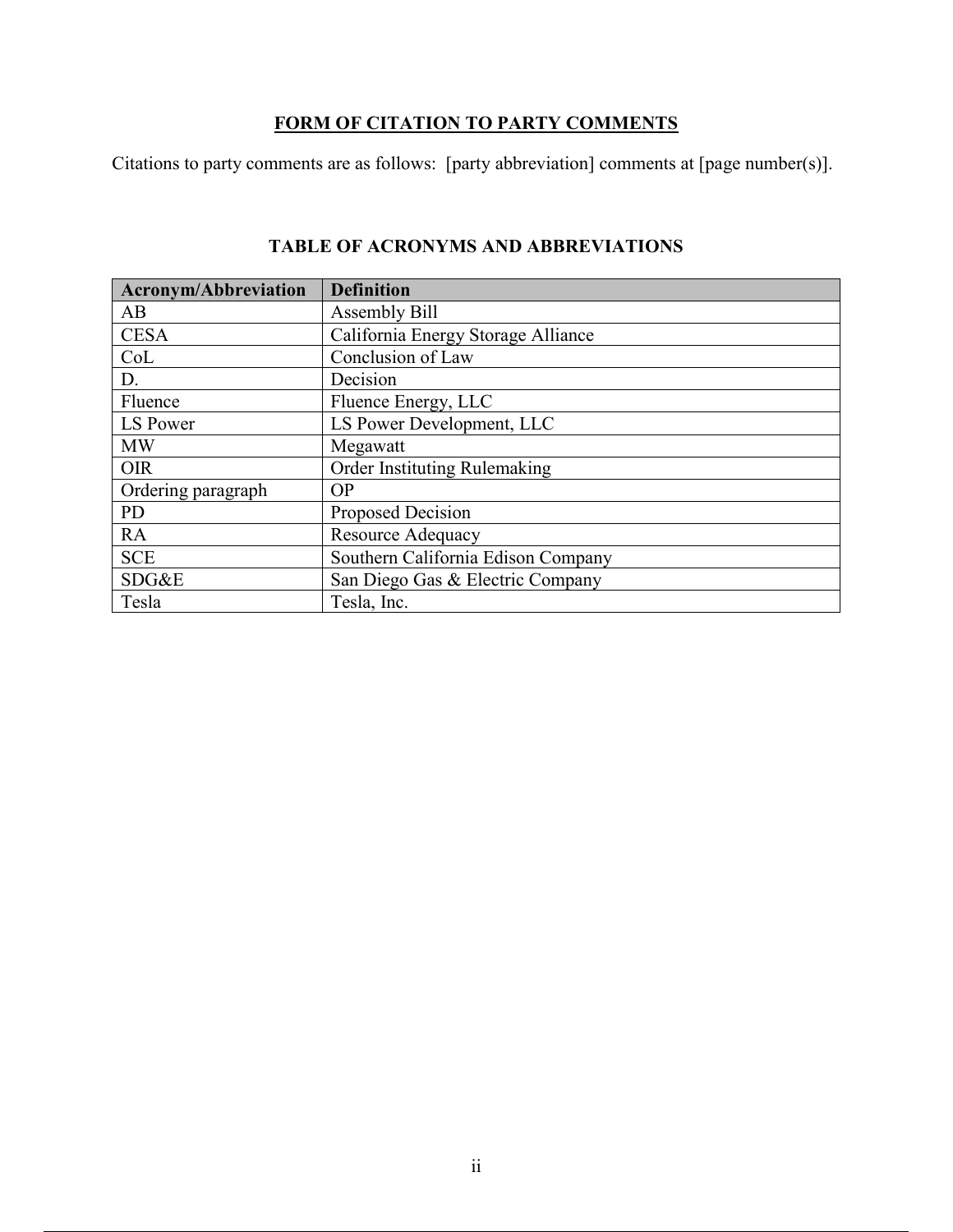#### **BEFORE THE PUBLIC UTILITIES COMMISSION OF THE STATE OF CALIFORNIA**

Application of San Diego Gas & Electric Company (U902E) for Approval of its 2018 Energy Storage Procurement and Investment Plan.

Application 18-02-016 (Filed February 28, 2018)

 $\overline{a}$ 

And Related Matters Application 18-03-001 Application 18-03-002

### **REPLY COMMENTS OF SAN DIEGO GAS & ELECTRIC COMPANY (U902-E) ON PROPOSED DECISION REGARDING AB 2868 APPLICATIONS**

Pursuant to Commission Rule 14.3(d) SDG&E hereby replies to certain parties' comments on the PD<sup>1</sup> in the above-captioned matter. Because SDG&E's comments anticipate most matters raised in other parties' comments, this does not attempt reply to every comment with which SDG&E disagrees, but it focuses on the most urgent issues – statutory compliance and public safety, especially as related to emergency operations and wildfires.

## **I. COMMENTS CONFLATE AB 2868 INVESTMENTS WITH AB 2514 PROCURMENT**

SDG&E's comments (at 2-3) point out that the PD improperly treats the AB 2868

applications as an extension of, and governed by, AB 2514. SCE comments (at 8) cite a canon of statutory interpretation proving that the PD gets it wrong (emphasis added; citations omitted):

Section 2835(f)'s definition [*i.e.,* AB 2514] of "procurement" broadly encompasses a wide suite of activities, including utility investments by procuring for ownership of a facility. It is not surprising that the greater (all types of acquisition activities) includes the smaller (utility investing as an ownership vehicle). In fact, there is a maxim of California jurisprudence codified in the Civil Code [§ 3536] that states "the greater includes the less." But the converse is simply not true. Stated differently, "procurement" includes utility investments, but utility "investments" does not and cannot include all forms of procurement. AB 2868's reference to AB 2514 "investments" does not mean that the Legislature used procurement and investment interchangeably. *It means that the Commission is authorized to allow utility investments under AB 2868 that were in addition to any utility investments it authorizes under AB 2514.*

<sup>1</sup> Proposed *Decision Implementing the AB 2868 Energy Storage Program and Investment Framework and Approving AB 2868 Applications with Modifications* (February 26, 2019). Abbreviations and acronyms used in this reply are defined at ii, above.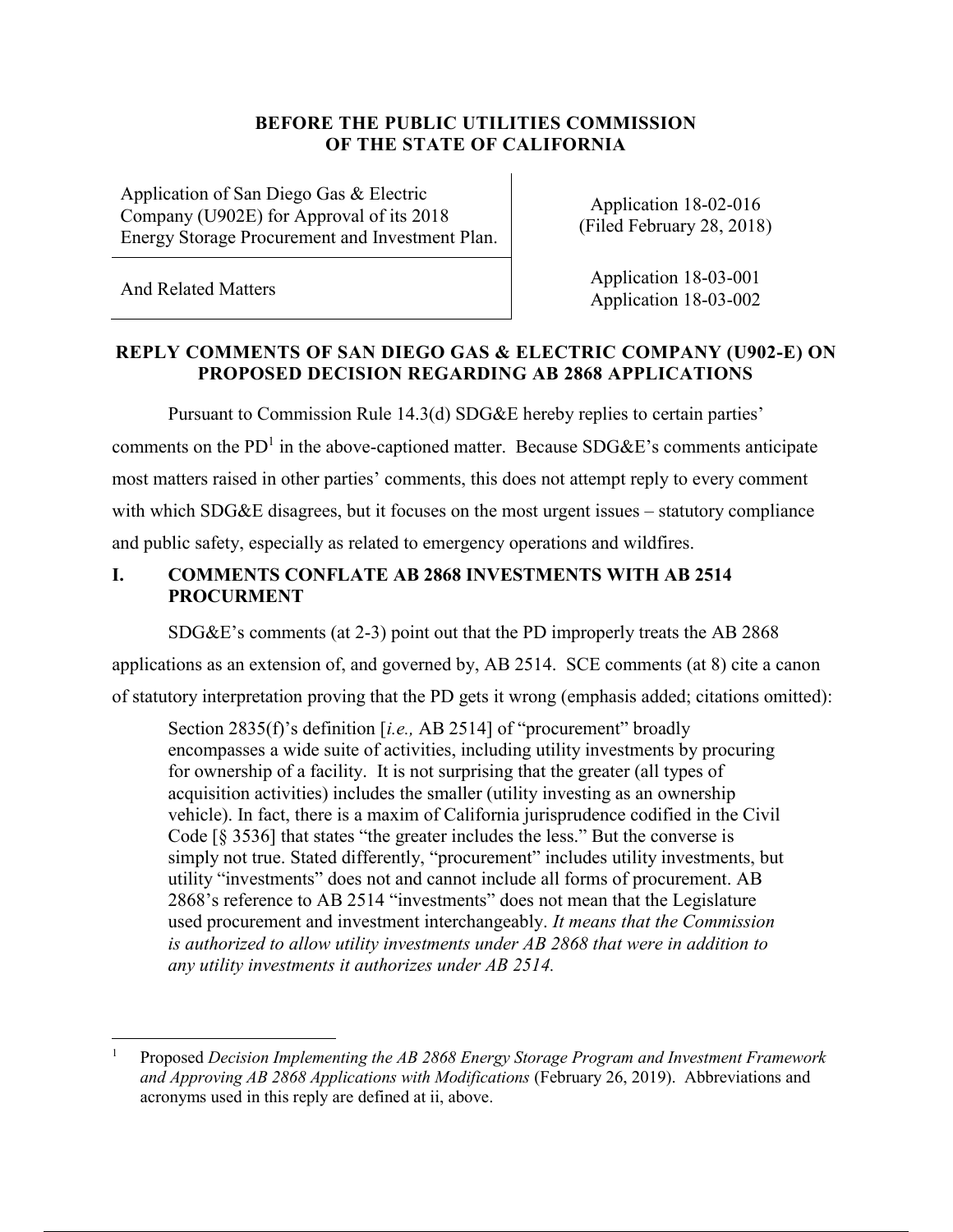Even CESA (comments at 7, n. 10) accepts that "... AB 2514 is not directly or fully applicable to the AB 2868 framework and plans …." But the PD simply disregards the plain words and different contexts of AB 2514 and AB 2868, and literally cuts-and-pastes the Appendix A from D.13-10-040 (implementing AB 2514) into its own Appendix A. But AB 2514 charges the Commission with setting the target for the amount (MW) of energy storage IOUs must procure, and D.13-10-040 set the target at 1,325 MW. Since then, *the Commission has declined to increase the AB 2514 target*. 2

The Commission cannot legally vary AB 2868 standards by applying those of AB 2514, nor can it increase the AB 2514 targets in a proceeding convened to implement AB 2868. Otherwise, other issues litigated within the AB 2514 proceeding would have been included within the scope of the AB 2868 proceeding, such as the three grid domains established for AB 2514 procurement,<sup>3</sup> or the 50% limit on utility ownership (which AB 2868 notably lacks). The Commission cannot, as the PD would have it, pick and choose from among substantive AB 2514 standards to vary those of AB 2868.

### **II. COMMENTS IGNORE COMMUNITY AND INDUSTRY SUPPORT FOR, AND WILDFIRE PROTECTION BENEFITS OF, SDG&E's PROJECTS**

Certain comments confirm industry support for getting at least some of SDG&E's projects started now.<sup>4</sup> Such robust support underscores that the resiliency projects do not "limit or impair" the current third-party energy storage market, but provide additional market

 $\overline{2}$ <sup>2</sup> D.17-04-039 at 65 (CoL 6), declined request of CESA and others to increase the AB 2514 target previously established (1,325 MW). SCE (comments at 6-7) notes that, while the body of the PD is permissive as to whether SCE applies for future AB 2868 projects, PD Appendix A could be construed to make it mandatory. SDG&E supports SCE's clarification request, as any ambiguity affects SDG&E as well. For the reasons stated above, and in SCE's comments, the Commission may not mandate any procurement in the context of this AB 2868 proceeding. Consideration of any such mandate is appropriate only where properly noticed and scoped under AB 2514 in a proceeding such as an OIR.

<sup>&</sup>lt;sup>3</sup> CESA (comments at 3) would extend AB 2868 to other domains, but only the legislature can do this:

<sup>….</sup> by developing standalone or hybrid energy storage solutions to mitigate impacts from local power plant emissions while providing grid services. Such projects may not necessarily fit with the 'distribution-connected' aspect of the AB 2868 statute but fit well with the goals of AB 2868 and so should be authorized as part of this AB 2868 finding.

<sup>&</sup>lt;sup>4</sup> As described in the next section, CESA and Fluence comments support proceeding with the three SDG&E projects for which a solicitation has been conducted and contracts have been executed. And noted in SDG&E's PD comments (at 21), Tesla supports SDG&E's proposal in its entirety.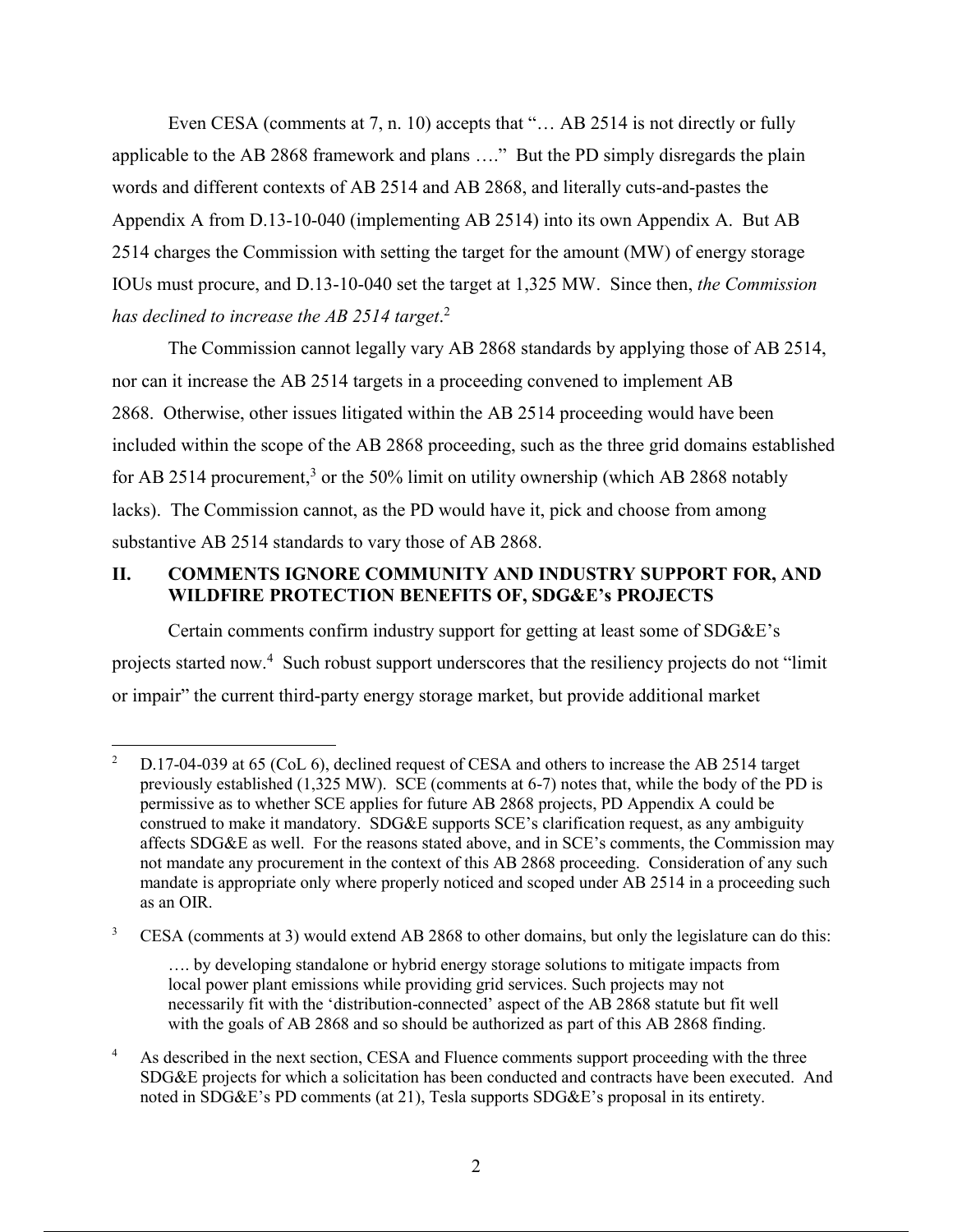opportunities that are urgently relevant and that nonutility entities cannot monetize. Also ignored is that the workshops convened pursuant to D.17-04-039 (OP 2, 3 at 67) vetted the resiliency use case, and utility ownership was deemed appropriate for this particular use.<sup>5</sup>

Opposing comments and the PD also ignore the substantial community support for SDG&E's proposed projects,<sup>6</sup> and the wildfire protection afforded by SDG&E's proposal. SDG&E's seven proposed projects provide emergency resiliency support to public sector facilities, including eight fire stations, the County Emergency Operations Center, 911 dispatch, and several other facilities critical to emergency wildfire response.<sup>7</sup> Using the Commission's fire threat map, SDG&E's reply brief showed how the proposed projects form a defensive perimeter protecting San Diego County's more populated areas from the Santa Ana-driven wildfires that typically start in the sparsely-populated eastern part of the county.<sup>8</sup> Neither opponents' comments nor the PD address SDG&E's considerable evidence concerning the emergency wildfire response aspects of its resiliency projects.<sup>9</sup>

In sum, opponents' comments and the PD fail to acknowledge the potential contribution of SDG&E's projects to public safety, or the support expressed for the projects by public sector entities and low-income communities that would benefit from such support. These are the

 $\overline{a}$ 

<sup>5</sup> In these workshops, SDG&E worked with the energy storage industry and low-income stakeholders to focus proposed investments and programs on currently underserved markets with little potential for third parties to monetize. CESA's presentation during the first AB 2868 workshop stated that "AB 2868 allows an opportunity to explore storage-related solutions to grid problems that may not currently have monetizable benefit streams" (CESA, *Comments on the September 14, 2017 AB 2868 Implementation Workshop* (October 2, 2017) at 4). The workshops identified resiliency as a key area for the utilities to pursue in such markets, because it is hard for third-parties to monetize benefits there. Resiliency for public critical infrastructure was underlined as a key role for utility investment and an important source of learning.

<sup>&</sup>lt;sup>6</sup> The application (at Attachment 1) contains letters of support for SDG&E's proposals from the following stakeholders: City of San Diego, County of San Diego, San Diego County Air Pollution Control District, San Diego North Economic Development Council, Low Income Oversight Board, City of Chula Vista, City of Vista, CONNECT, Federal Aviation Administration, Promises2Kids, Cleantech San Diego, Marine Corps Air Station Miramar, San Diego Unified Port District, San Diego County Sheriff's Department, and University of California, San Diego.

<sup>7</sup> San Diego County Office of Emergency Services, San Diego County Sheriff's Department HQ, City of San Diego Metropolitan Operations Center, and CA State Police and Border Division HQ.

<sup>8</sup> SDG&E reply brief (October 19, 2018) at 32.

<sup>9</sup> In contrast, the PD acknowledges the wildfire response aspects of PG&E's proposal. PD Appendix A also requires applications to address wildfire response, implying falsely that SDG&E has not done so.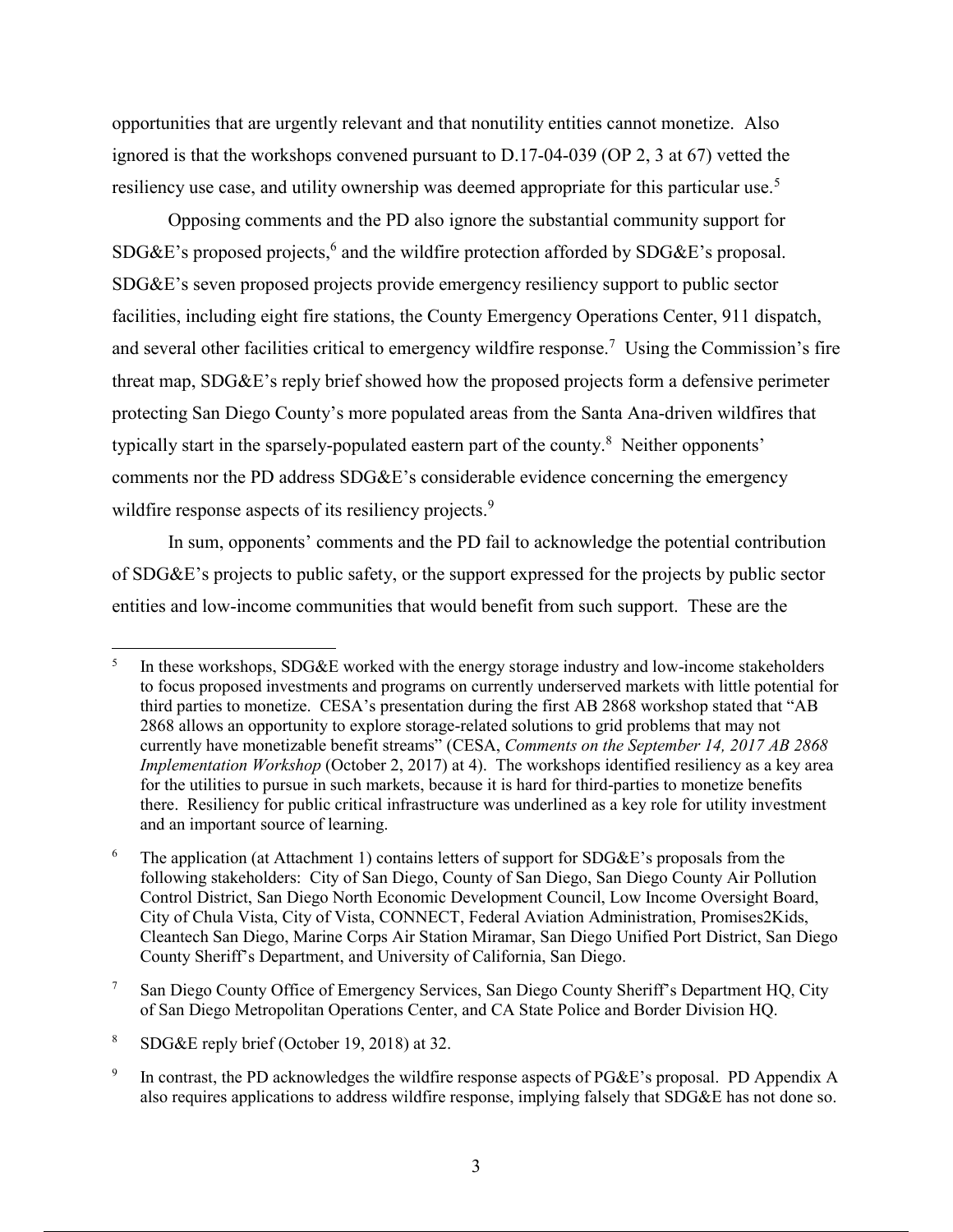mandates of AB 2868, not the AB 2514 guidance that the PD imports to its Appendix A. Finally, opponents and the PD fail to acknowledge any benefits of learning from the novel resiliency use case, proposed at a time when the state is trying to bolster its wildfire response.

#### **III. THE RECORD SUPPORTS APPROVING SDG&E's APPLICATION NOW, BUT CESA's LIMITED REOPENING IS AN ALTERNATIVE PATH FORWARD FOR SOME PROJECTS**

CESA and Fluence<sup>10</sup> decry the PD's prospect for project delay, and offer allowing the three AB 2868 projects SDG&E has already contracted for to proceed. However, their offer is conditioned on additional delay, albeit not as protracted as that of the PD. CESA and Fluence both cite the reasonableness of SDG&E's solicitation process that yielded the contracts for three of the resiliency projects thus far, and would have the Commission approve these projects.<sup>11</sup> But CESA proposes unspecified further proceedings as follows:

Further elaboration regarding which utility-owned energy storage projects necessitate utility ownership (rather than allowing for competition from thirdparty ownership structures) and including updates to projects sizes where appropriate, with subsequent advice letter filing approval for the appropriate projects [CESA comments at 2].

SDG&E does not support this suggestion, for two reasons. First, it requires the Commission to issue a decision, which conflicts with the expressed intent of reopening the record, and then further unspecified process. Second, it ignores (as do the PD and the other parties) that, starting with its prepared testimony supporting the application, much of SDG&E's proof focused on the utility ownership issue. This proposal thus would relitigate what SDG&E has already provided on the record early and often.

In the alternative, if the Commission is attracted by CESA's suggestion, the best way to proceed (other than remedying the concern with substantial PD revisions or an alternate consistent with the statute) is to withdraw the PD and issue a ruling reopening the record to accept additional evidence. A new PD could then issue based on the updated record.

#### **IV. THE PROPOSED RESILIENCY USE CASE REQUIRES UTILITY OWNERSHIP**

Citing the substantial amount of non-utility generation supplying the grid under contract, LS Power (comments at 3) suggests that there are no technical reasons why a third-party storage

 $\overline{a}$ 

<sup>10</sup> CESA comments at 8-10, Fluence comments at 3-4.

<sup>11</sup> CESA comments at 8-10, Fluence comments at 4-5.